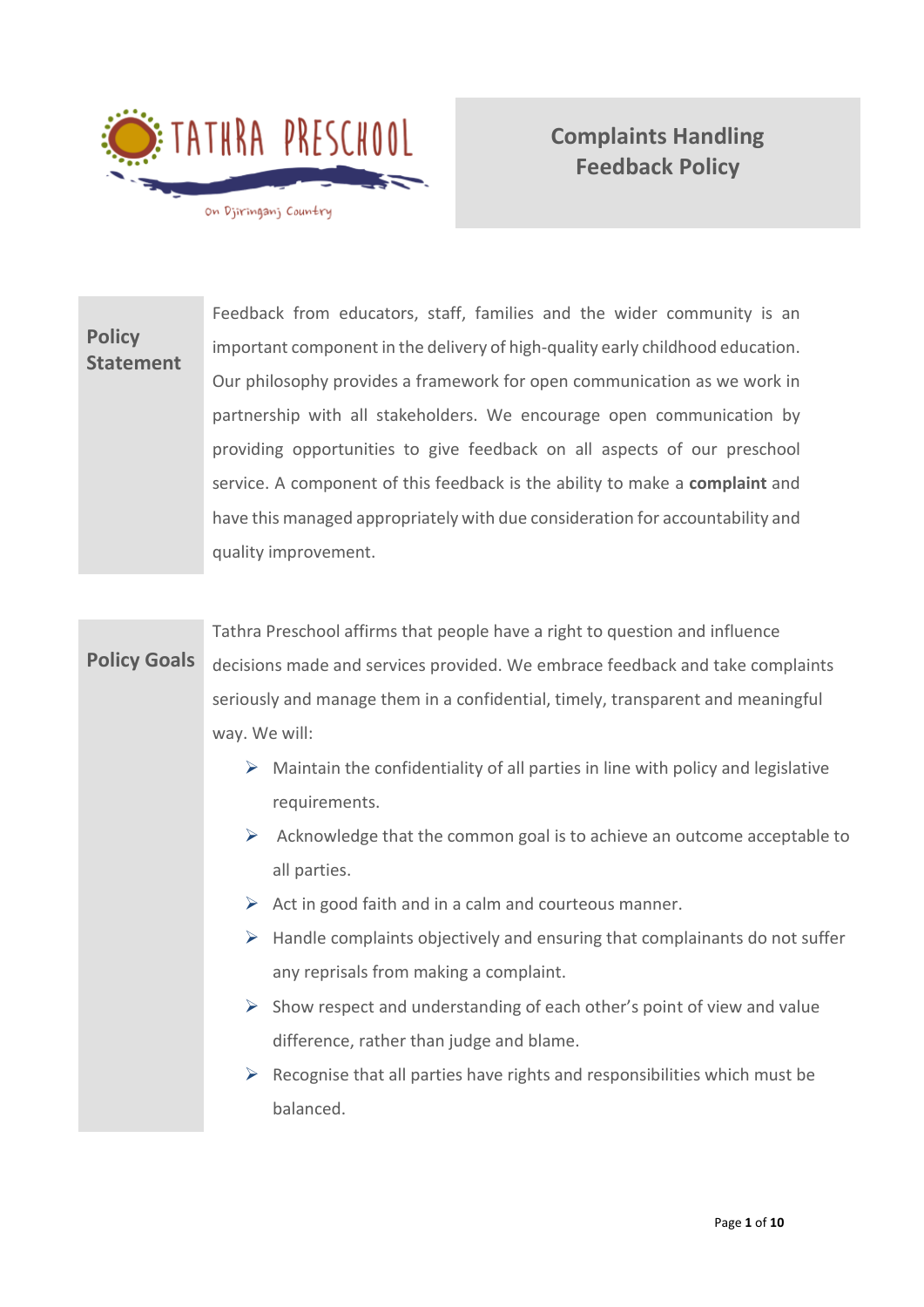# **Strategies: How will it be done?**

#### **Making a Complaint**

- $\triangleright$  Written guidelines detailing complaint procedures are available in the Preschool Enrolment Handbook and displayed in the foyer. Guidelines and procedures can be found on the Preschool website and form an important part of part induction for all families, staff, students and volunteers.
- $\triangleright$  Families may make a complaint directly to the child's teacher, educator, the Approved Provider or the Nominated Supervisor.
- $\triangleright$  Educators will discuss complaints procedures with children and encourage them to raise any issues they have.

#### **Responsiveness**

All complaints will be acknowledged and responded to as soon as practicable. Complaints will be dealt with in a timely manner and complainants will be kept informed about the progress of their complaint and anticipated timeframes. Allegations of suspected harm or risk of harm to a child or possible victims of crime, will be actioned immediately by urgent referral or reporting to the relevant agency.

Refer to ACECQA for relevant timeframes: https://www.acecqa.gov.au/resources/ applications/notification-types-and-timeframes

#### **Managing a Complaint**

Where possible, complaints will be dealt with immediately, by the child's teacher (person in charge) as this is usually the person with the closest relationship with the family. If the complaint is about an issue that the Teacher considers to be outside their control, or the family does not feel they wish to share it with the teacher, the complainant will be directed to the appropriate person for their complaint to be resolved.

Where a teacher/educator believes, they will have to share in confidence with another person in order to resolve an issue, or if the nature of a complaint requires that a third party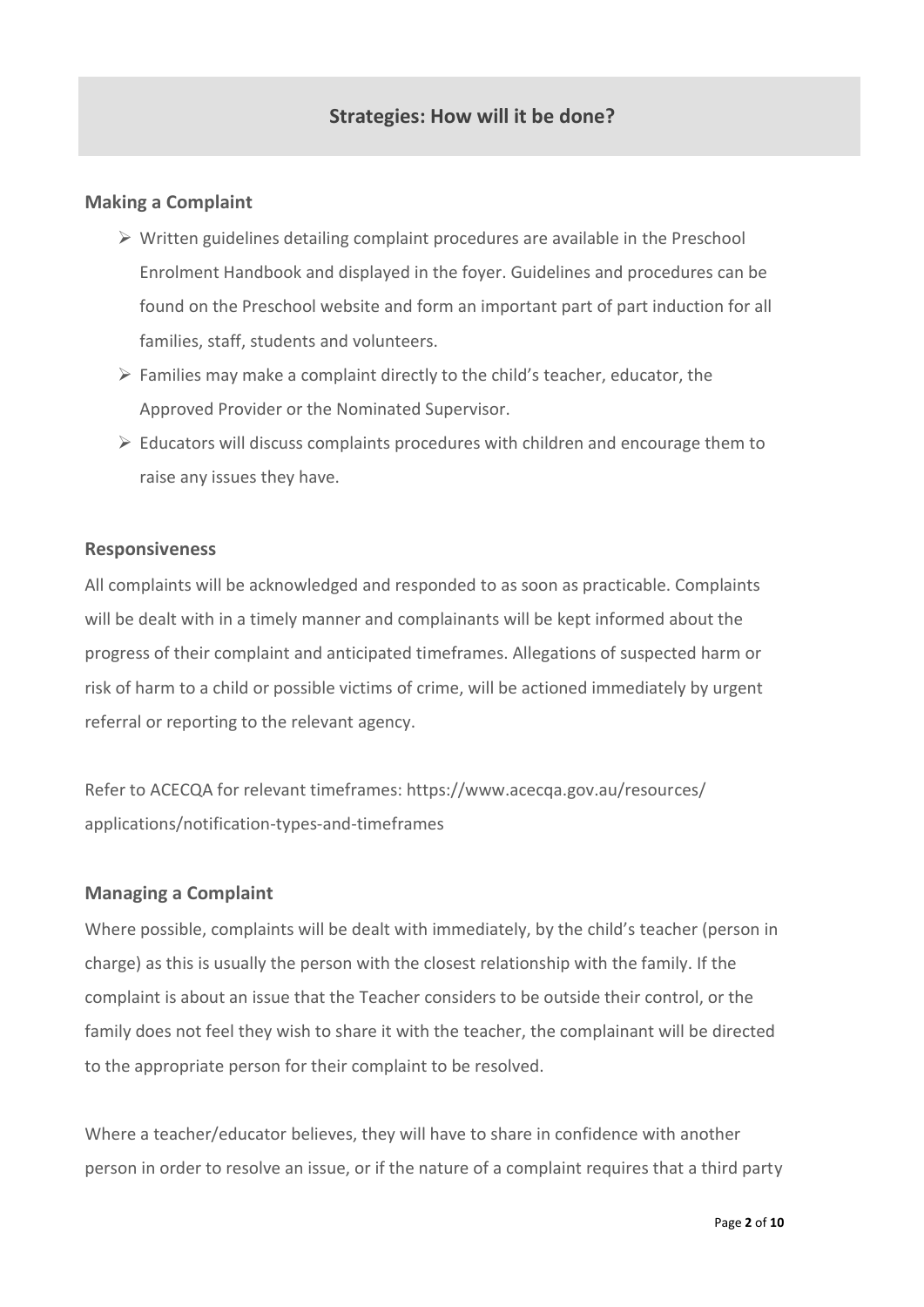has to be informed in order to meet legislative requirements, they will inform the family of the need prior to any further discussions on the matter.

- $\triangleright$  The complaint will be documented and any legal requirements in relation to the complaint considered, such as the need to notify regulatory authorities.
- $\triangleright$  The teacher/educator will attempt to diffuse emotions by acknowledging what they are feeling, and state positively that you wish to seek a solution to the issue that is causing concern.
	- Ask questions to help identify or clarify their concerns. For example, the statement, "I never know what is happening with my child" may be further clarified by asking questions such as, "What things would you like our service to share with you about your child's day?"
	- Ask the complainant if they have any strategies or solutions that they feel could be put in place to resolve their issues.
	- $\triangleright$  If possible, the problem will be resolved immediately. If this is not possible, the complainant will be advised that the issue will be given high priority and dealt with as soon as possible and a suitable time and place will be organised to discuss the issue.
	- $\triangleright$  If the issues are complex the complainant will be asked to put their concerns in writing.
	- ➢ Where mediation is required all parties will have the right to agree to the appointment of the mediator.

### **Notifiable Complaint**

Complaints alleging that the safety, health or wellbeing of a child was or is being compromised, or that the law has been breached must be reported by the Approved Provider to the Regulatory Authority within 24 hours of the complaint being made (Section 174(2)(b), Regulation 176(2)(b)).

Refer to the service Child Protection Policy and Procedure.

Complaints, incidents and serious incidents must be notified to the Regulatory Authority through the National Quality Agenda IT System (NQA IT System). Log in to access the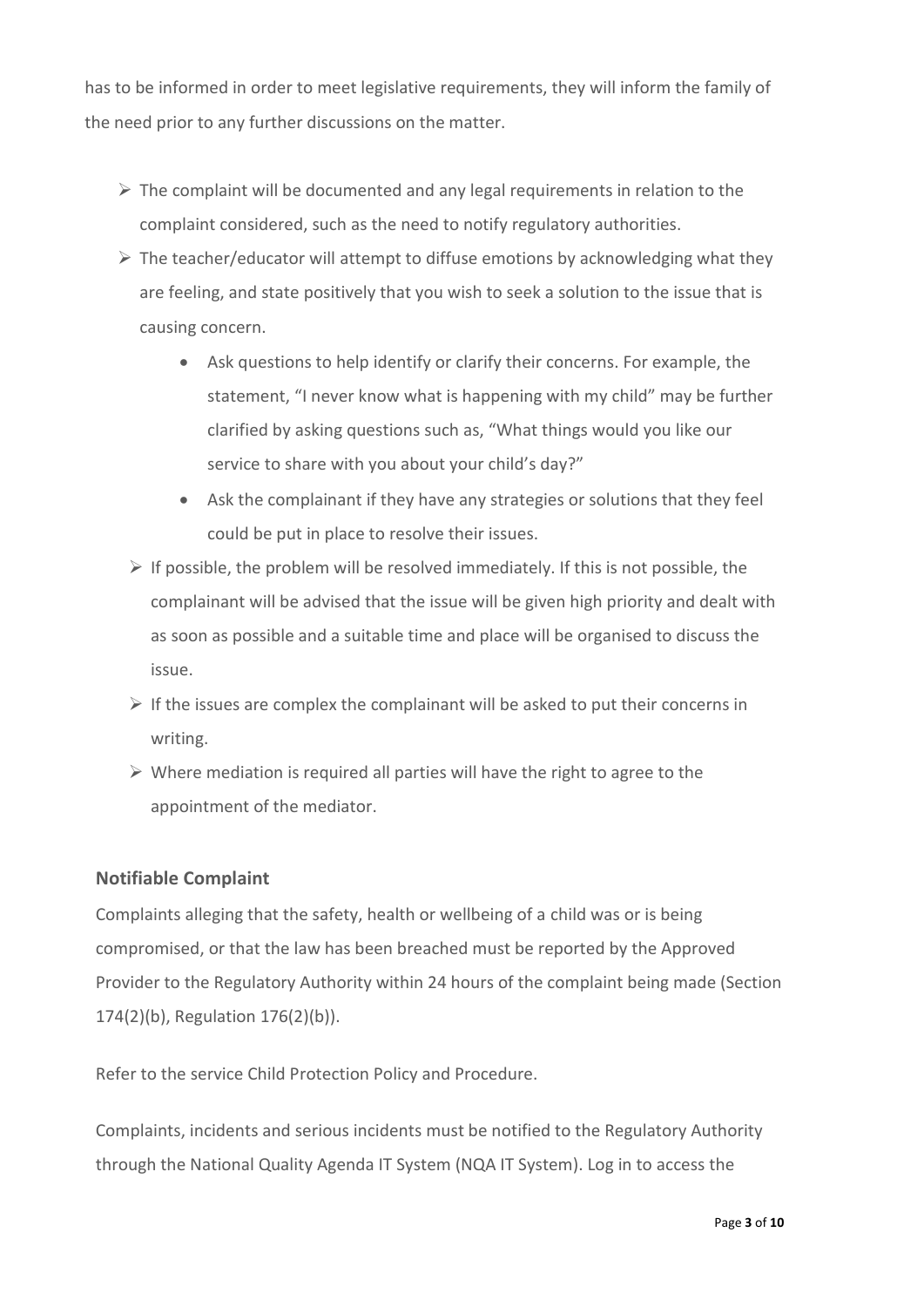portal where you can select the incident or complaint type and enter the required information.

## **Approved Providers are required to notify the Regulatory Authority of a**

#### **complaint that alleges**:

- $\triangleright$  A serious incident has occurred or is occurring while a child is being educated and cared for by a service.
- $\triangleright$  The National Law and/or National Regulations have been contravened.

### **A serious incident can include:**

- $\triangleright$  Any incident where you reasonably believe that physical and/or sexual abuse of a child has occurred or is occurring while the child is being educated and cared for by the service.
- $\triangleright$  Any allegation that sexual or physical abuse of a child has occurred or is occurring while the child is being educated and cared for by the service.
- $\triangleright$  The death of a child while that child is being educated and cared for at the service or following an incident while that child was being cared for by the service.
- $\triangleright$  A serious injury or trauma while the child is being educated and cared for, which:
	- Requires urgent medical attention from a registered medical practitioner; or
	- The child attends or should have attended a hospital.
- $\triangleright$  Any incident involving serious illness at the service, where the child attended, or should have attended a hospital (e.g. severe asthma attack, seizure or anaphylaxis)
- $\triangleright$  Any circumstance where a child appears to be missing or cannot be accounted for.
- $\triangleright$  Any circumstance where a child appears to have been taken or removed from the service premises by someone not authorised to do this.
- $\triangleright$  Any circumstance where a child is mistakenly locked in or locked out of the service premises or any part of the premises.
- $\triangleright$  Any emergency for which emergency services attended. NOTE: It does not mean an incident where emergency services attended as a precaution.
- $\triangleright$  A serious injury, illness or trauma includes but is not limited to:
	- Amputation
	- Anaphylactic reaction requiring hospitalisation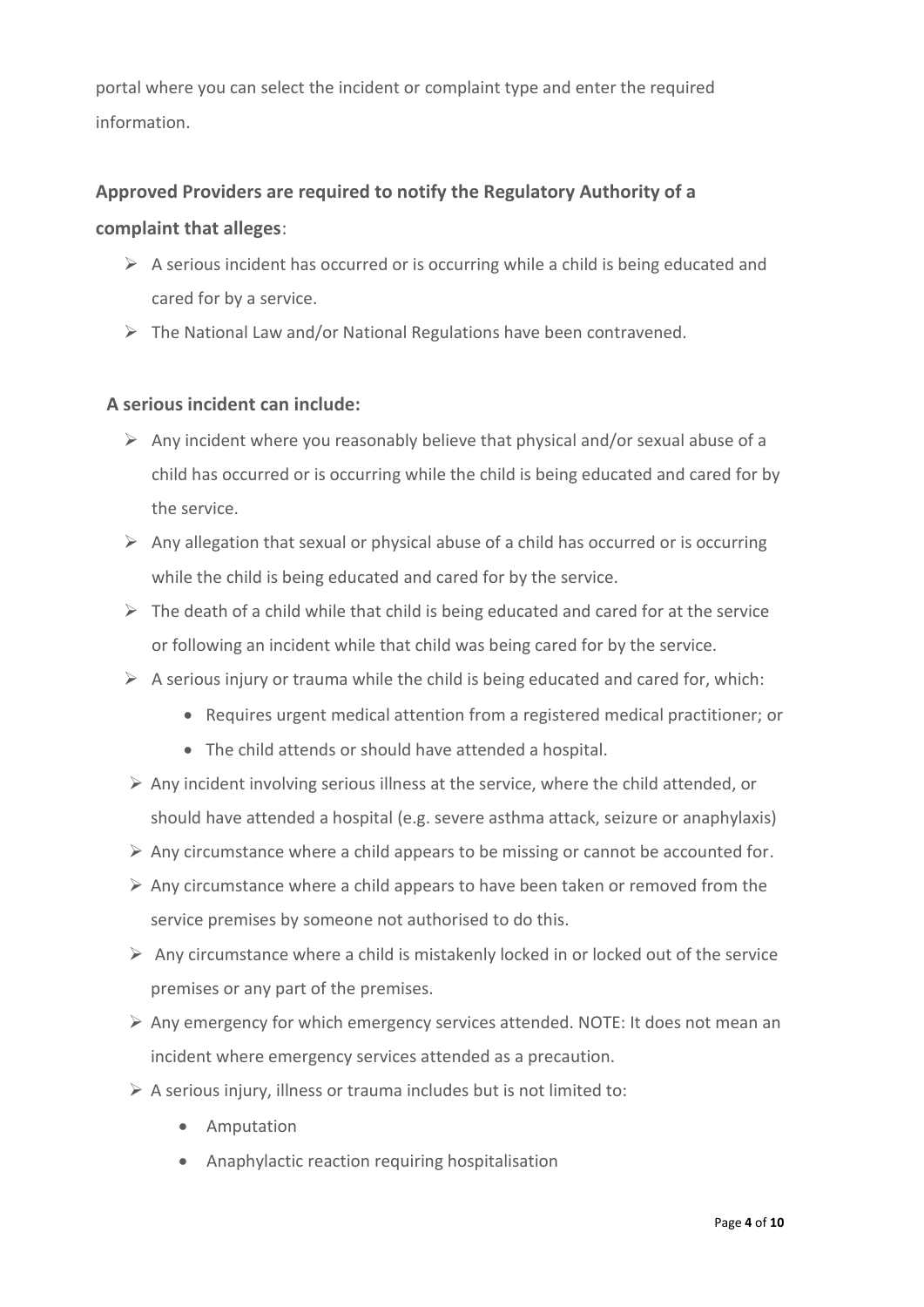- Asthma requiring hospitalisation.
- Broken bone/Fractures.
- Bronchiolitis.
- Burns.
- Diarrhoea requiring hospitalisation.
- Epileptic seizures.
- Head injuries.
- Measles
- Meningococcal infection.
- $\bullet$  COVID-19.
- Sexual assault.
- Witnessing violence or a frightening event.

#### **Direct Complaints**

Families can make a complaint directly to the Regulatory Authority where the complaint alleges that:

- $\triangleright$  The safety, health or wellbeing of a child or children was or is being compromised while that child or children is or are being educated and cared for by Tathra Preschool.
- $\triangleright$  The relevant legislation has been contravened.

Contact details are available in Tathra Enrolment Handbook, displayed in the foyer of the service and shared as part of induction for all families, staff, volunteers and students.

### **Follow-Up and Review**

Each complaint will be viewed as an opportunity for improvement. After the complaint or grievance has been dealt with:

- $\triangleright$  We will analyse the complaint to determine if any policy or procedural changes need to be implemented.
- $\triangleright$  The Approved Provider will follow through to determine that complaints and grievances have been successfully resolved to everyone's satisfaction. Families will be contacted to determine if they were satisfied with the way the issue was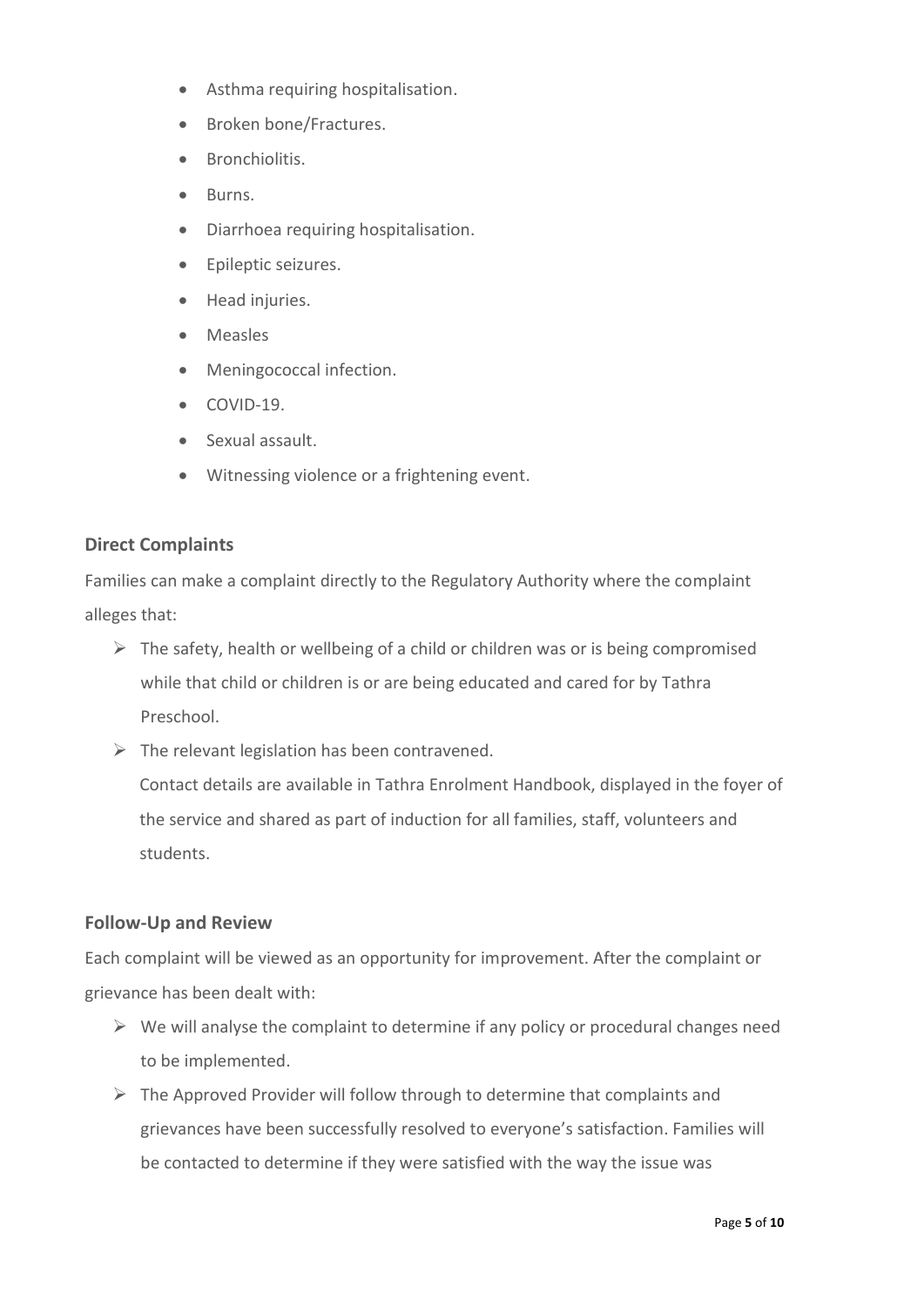resolved, and educators' will be consulted about the outcome from an operational viewpoint.

# **Role and Responsibilities**

#### **Approved Provider will**

- ➢ When a complaint or grievance has been assessed as 'notifiable', the Approved Provider must notify Regulatory Authority within 24 hours.
- $\triangleright$  In instances where the complainant reports directly to the Regulatory Authority, the Approved Provider will still have responsibility for investigating and dealing with the complaint or grievance as outlined in this policy, in addition to co-operating with any investigation by the Regulatory Authority.
- $\triangleright$  Identify, prevent and address potential concerns before they become formal complaints/grievances.
- $\triangleright$  Ensure that the name and telephone number of the person to whom complaints and grievances may be addressed are displayed prominently at the main entrance of the service.
- $\triangleright$  Ensure that the address and telephone number of the Regulatory Authority displayed prominently at the main entrance of the service.
- $\triangleright$  Advise parents/guardians and any other members of the service community of the complaints and grievances policy and procedures upon enrolment.
- $\triangleright$  Ensure that this policy is available for inspection at the service at all times.
- ➢ Provide a Complaints and Grievances Register.

#### **Nominated Supervisor will**

 $\triangleright$  Respond to and resolve issues as they arise where practicable.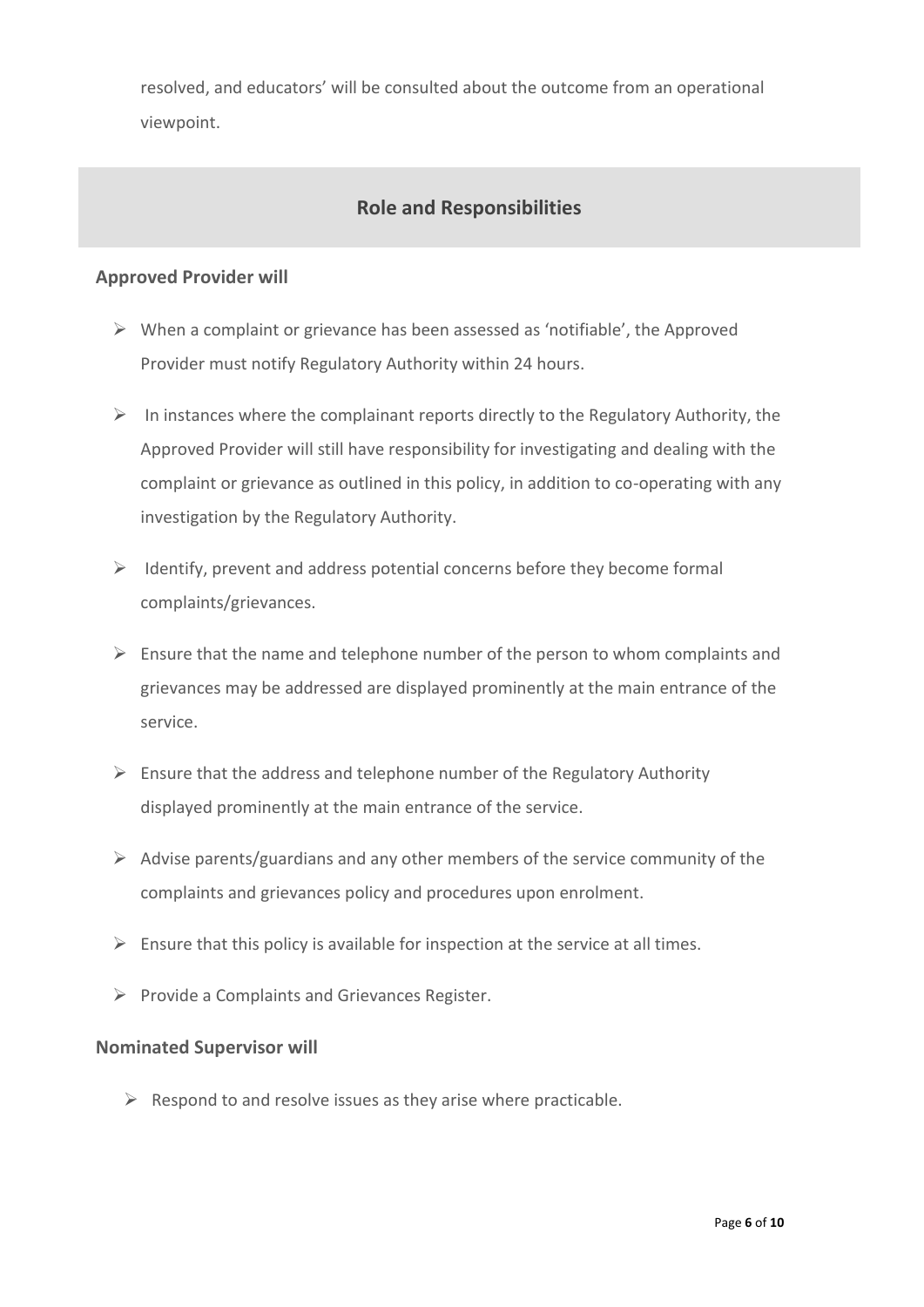- $\triangleright$  Discuss minor complaints directly with the party involved as a first step towards resolution.
- ➢ Inform complainants of the Preschool's complaints and grievances policy recording all complaints and grievances in the Complaints and Grievances Register.
- $\triangleright$  Notify the Approved Provider if the complaint escalates or is unable to be resolved appropriately in a timely manner.
- $\triangleright$  Provide information as requested by the Approved Provider e.g. Written reports relating to the grievance.
- $\triangleright$  Complying with the Tathra Preschool privacy and confidentiality policy and maintaining confidentiality at all times.
- $\triangleright$  Work co-operatively with the Approved Provider, in any investigations related to a complaint made.

### **Early Childhood Educators will**

- $\triangleright$  Ensure that grievances and complaints are dealt with in accordance with this policy.
- $\triangleright$  Listen to and aim to resolve complaints and grievances in a positive way.
- $\triangleright$  Report any grievances and complaints to the Nominated Supervisor and maintain all relevant documentation.
- $\triangleright$  As requested, support the Nominated Supervisor and Approved Provider in the above roles.

#### **Families will**

- $\triangleright$  Raise a complaint directly with the person involved, in an attempt to resolve the matter without recourse to the complaints and grievances procedures.
- $\triangleright$  Communicate any concerns relating to the management or operation of the Preschool as soon as is practicable.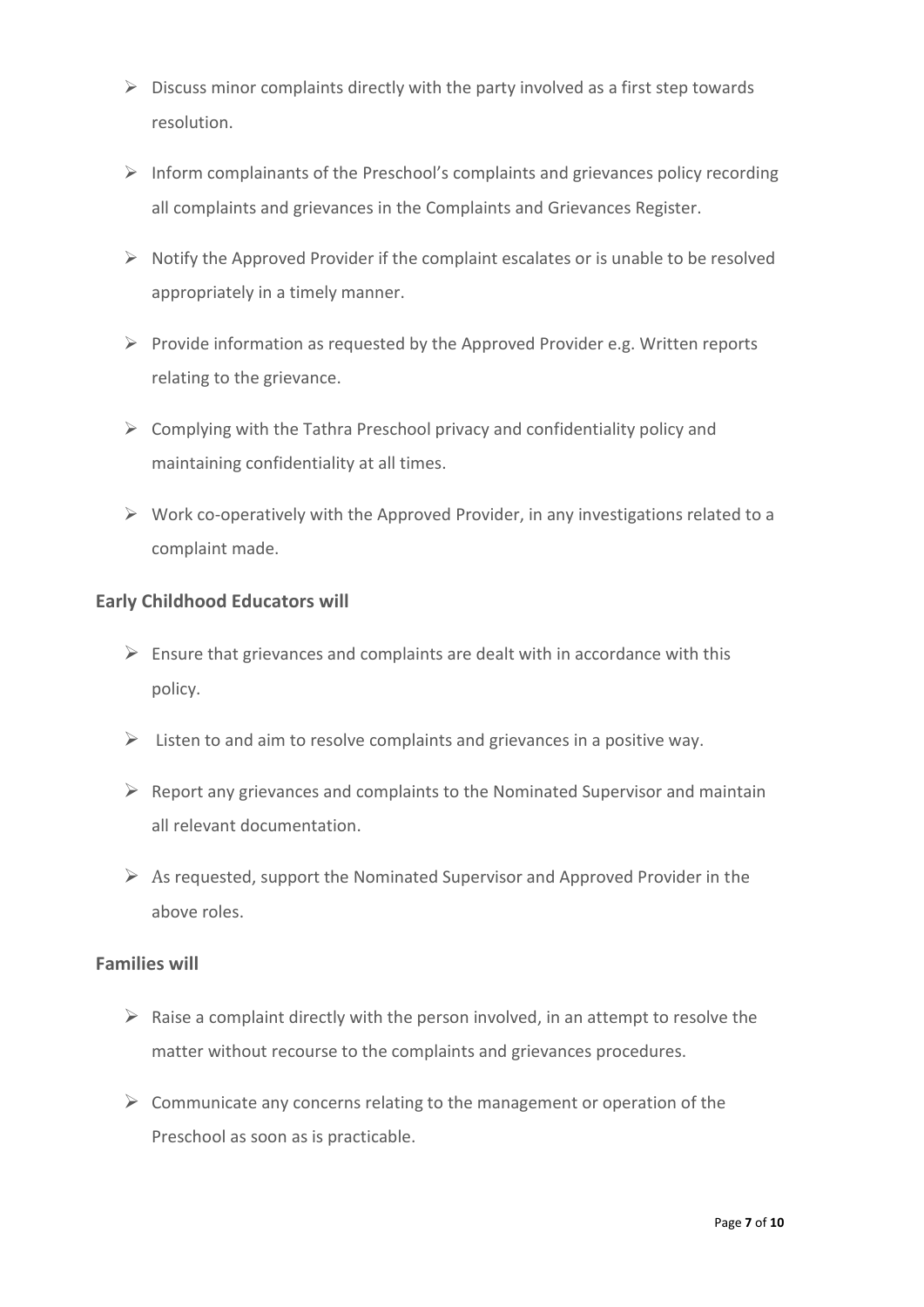- $\triangleright$  Raise any unresolved issues or serious concerns directly with the Approved Provider, via the nominated supervisor or staff.
- $\triangleright$  Maintain complete confidentiality at all times.
- $\triangleright$  Co-operate with requests to provide relevant information when requested in relation to complaints and grievances.

# **Feedback**

Management at Tathra Preschool embraces a proactive approach to obtaining feedback. We will ensure:

- $\triangleright$  Policy and procedures empower all stakeholders to provide formal and informal feedback. Note stakeholders includes children.
- $\triangleright$  Feedback from families is encouraged and educators and staff will take this feedback into account in ongoing planning and quality improvement.
- ➢ Families will be informed as to how their feedback has contributed to improvements in the service through information notice board displays, emails, and/or newsletters.
- $\triangleright$  A variety of opportunities exist for stakeholders to provide feedback.
	- The Daily Program will have a section dedicated to comments or feedback on the program. Teacher/ educators may write comments on behalf of families to help with evaluations of the program and encourage further family input.
	- Nurturing respectful and reciprocal interactions invite feedback.
	- Opportunities to converse with educators at pick up and drop off time.
	- Families invited to email or call throughout the day.
	- Family meetings scheduled for term 1 and term 3.
	- Annual feedback survey for families. This information is used inform our quality improvement plan for the following year.
	- Exit survey for students and volunteers.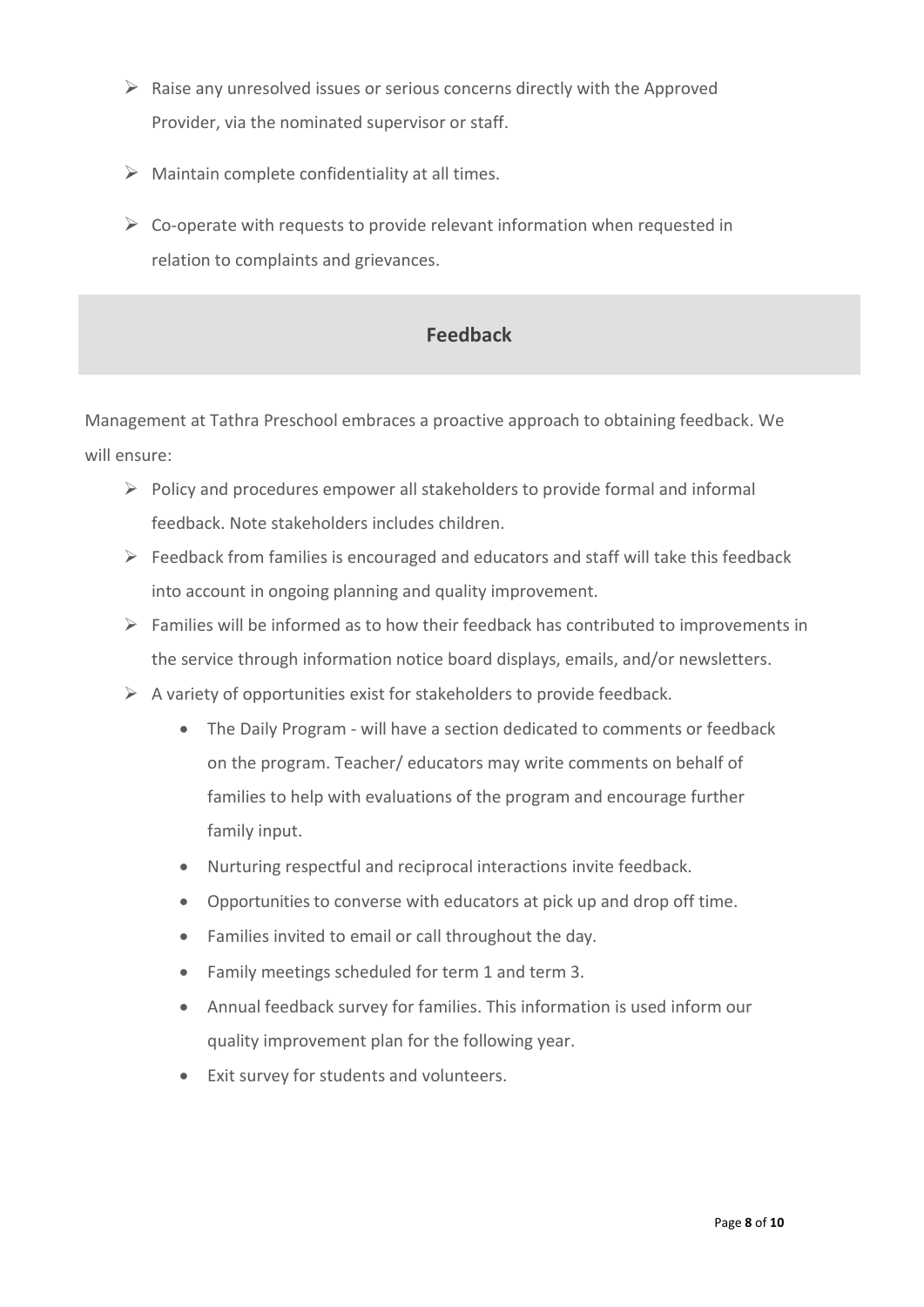# **Monitor, Evaluation and Review**

This policy will be monitored to ensure compliance with legislative requirements and unless deemed necessary through the identification of practice gaps, the service will review this Policy every two years.

Families and staff are essential stakeholders in the policy review process and will be given opportunity and encouragement to be actively involved.

In accordance with R. 172 of the Education and Care Services National Regulations, the service will ensure that families of children enrolled at the service are notified at least 14 days before making any change to a policy or procedure that may have significant impact on the provision of education and care to any child enrolled at the Preschool; a family's ability to utilise the service; the fees charged or the way in which fees are collecte

➢ Education and Care Services National Law Act 2010: Sections 172, 174

**Relevant Legislation**

- ➢ Education and Care Services National Regulations: Regulations 168(2)9o), 173, 176(2)9b) ⊲ Privacy Act 1988 (Cth)
- $\triangleright$  Privacy Regulation 2013

# **Guidelines,**

**Standards and Frameworks**  ➢ National Quality Standard, Quality Area 7: Governance and Leadership – Standard 7.1